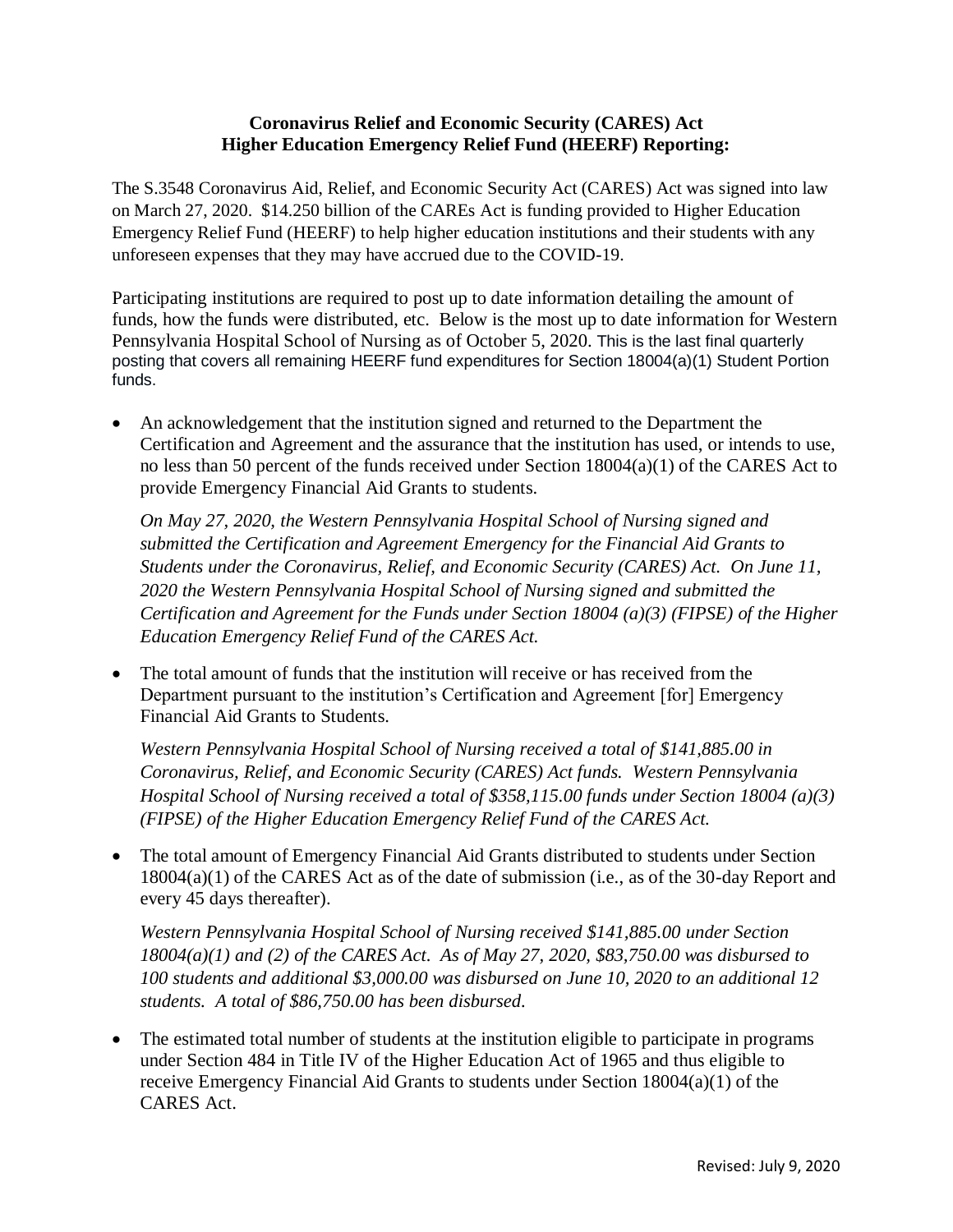*A total of 100 out of 112 enrolled students filed a FAFSA and were eligible to participate in programs under Section 484 in Title IV of the Higher Education Act of 1965 and thus were eligible to receive Emergency Financial Aid Grants to students under Section 18004(a)(1) of the CARES Act.*

*Thursday May 21st Department of Education (ED) changed their previous guidance - "ED will not enforce the portion of its guidance that says students must be, or could be, Title IV eligible in order to receive HEERF student emergency grant funds." Western Pennsylvania Hospital School of Nursing processed CARES Act funds for 12 students who did not file a FAFSA on June 10th, 2020. On June 17th, 2020, the Department of Education released an interim final rule on the Higher Education Emergency Relief Fund (HEERF) student emergency grants in the Federal Register. There are two main eligibility restrictions in the rule: 1) students must be (or could be) Title IV-eligible and 2) international students, those in the Deferred Action for Childhood Arrivals (DACA) program, and those living in the country illegally are not eligible. Department of Education clarified in the rule that enforcement of the Title IV eligibility interpretation will not be retroactive before the date of publication in the Federal Register, but reminded institutions of its prior guidance regarding funds issued to individuals living in the country illegally, those enrolled in the Deferred Action for Childhood Arrivals (DACA) program, and international students.* 

 The total number of students who have received an Emergency Financial Aid Grant to students under Section 18004(a)(1) of the CARES Act.

*As of May 27, 2020 100 out of 112 enrolled students filed a FAFSA and were eligible to participate in programs under Section 484 in Title IV of the Higher Education Act of 1965 and thus received Emergency Financial Aid Grants to students under Section 18004(a)(1) of the CARES Act. On June 10, 2020 the additional 12 students received Emergency Financial Aid Grants to students under Section 18004(a)(1) of the CARES Act due to the May 21st reversal in guidance.*

• The method(s) used by the institution to determine which students receive Emergency Financial Aid Grants and how much they would receive under Section 18004(a)(1) of the CARES Act.

*Western Pennsylvania Hospital School of Nursing thoroughly reviewed each student's financial aid file. Per direction and guidance set forth by the Department of Education the institution elected to determine a student's CAREs Act award amount based off of the student's Expected Family Contribution (EFC) from their 2019/2020 Free Application for Federal Student Aid. Below is a chart detailing how much grants funds were awarded per student based on EFC.* 

| 2019/2020 EFC | <b>CARES</b> Act<br><b>Funds</b> |
|---------------|----------------------------------|
| $0-5711$      | \$1,000.00                       |
| 5712-11,650   | \$750.00                         |